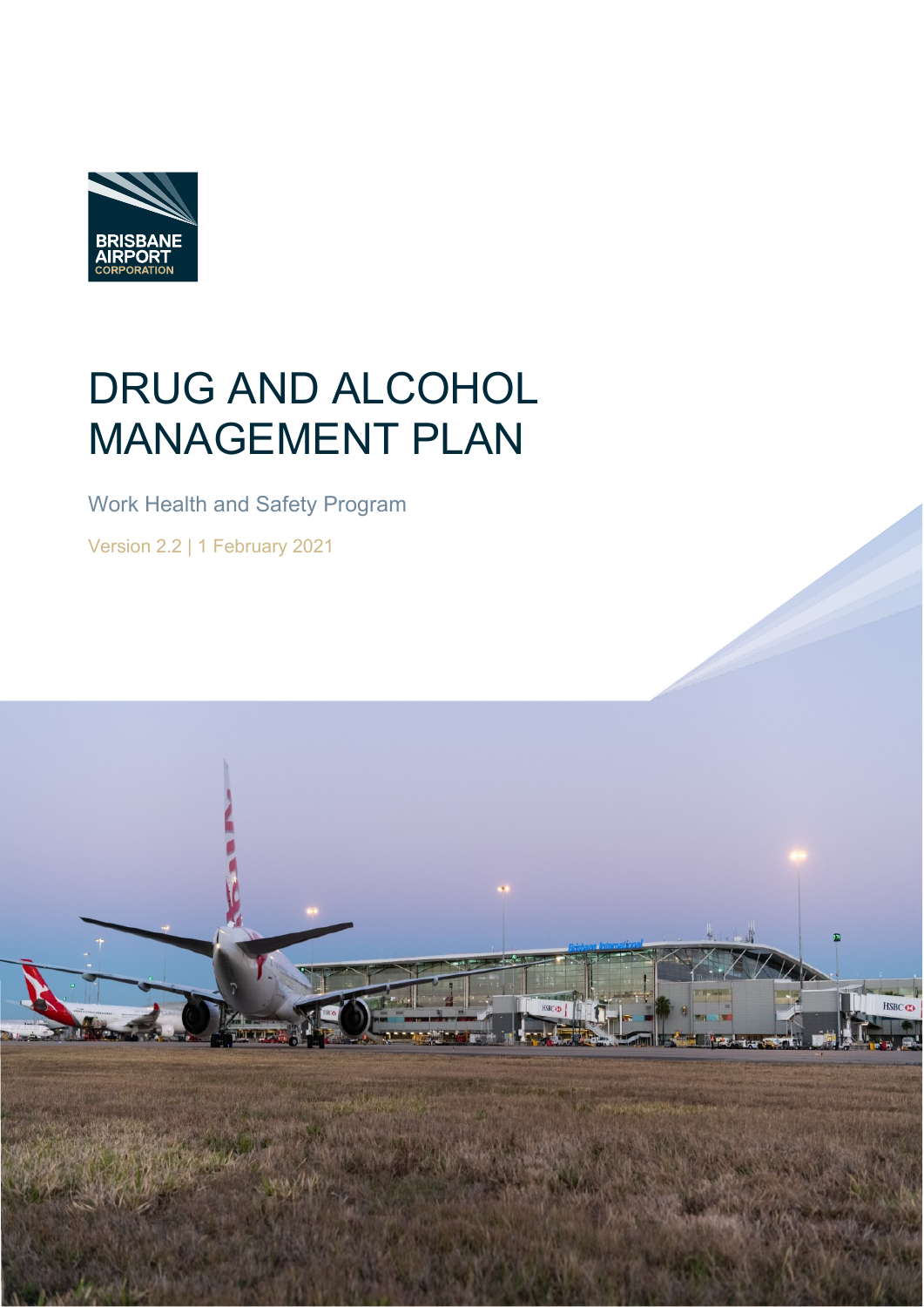

# Document Control

| <b>Version</b> | <b>Date</b>     | <b>Section/Page</b>     | <b>Authorised by</b> | <b>Comment</b>                                                                              |
|----------------|-----------------|-------------------------|----------------------|---------------------------------------------------------------------------------------------|
| 2.0            | 28 October 2020 | Full review of document |                      |                                                                                             |
| 2.1            | 4 January 2021  | Sections 2.1 and 2.4    |                      | Inclusion of third parties<br>in scope and<br>clarification of non-<br>negative v positive. |
| 2.2            | 1 February 2021 |                         | ELT 3 February 2021  | Inclusion of landside<br>areas for post-incident<br>testing.                                |
|                |                 |                         |                      |                                                                                             |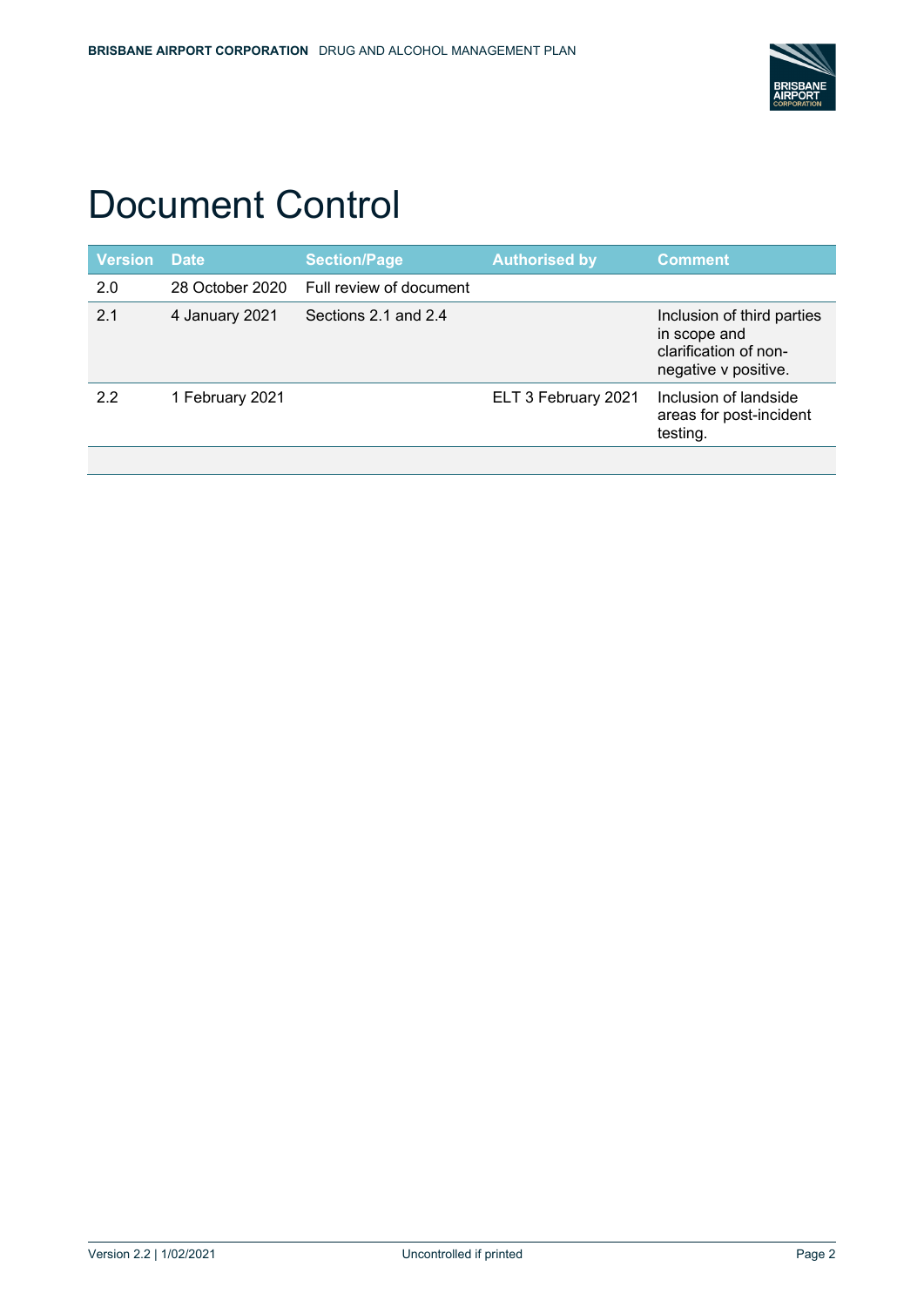

# **Contents**

| $\mathbf 1$ . |  |
|---------------|--|
| 2.            |  |
| 2.1           |  |
| 2.2           |  |
| 2.3           |  |
| 2.3.1         |  |
| 2.3.2         |  |
| 2.3.3         |  |
| 2.4           |  |
| 2.4.1         |  |
| 2.4.2         |  |
| 2.4.3         |  |
| 2.4.4         |  |
| 2.4.5         |  |
| 2.4.6         |  |
| 2.5           |  |
| 2.6           |  |
| 2.7           |  |
| 2.8           |  |
| 2.9           |  |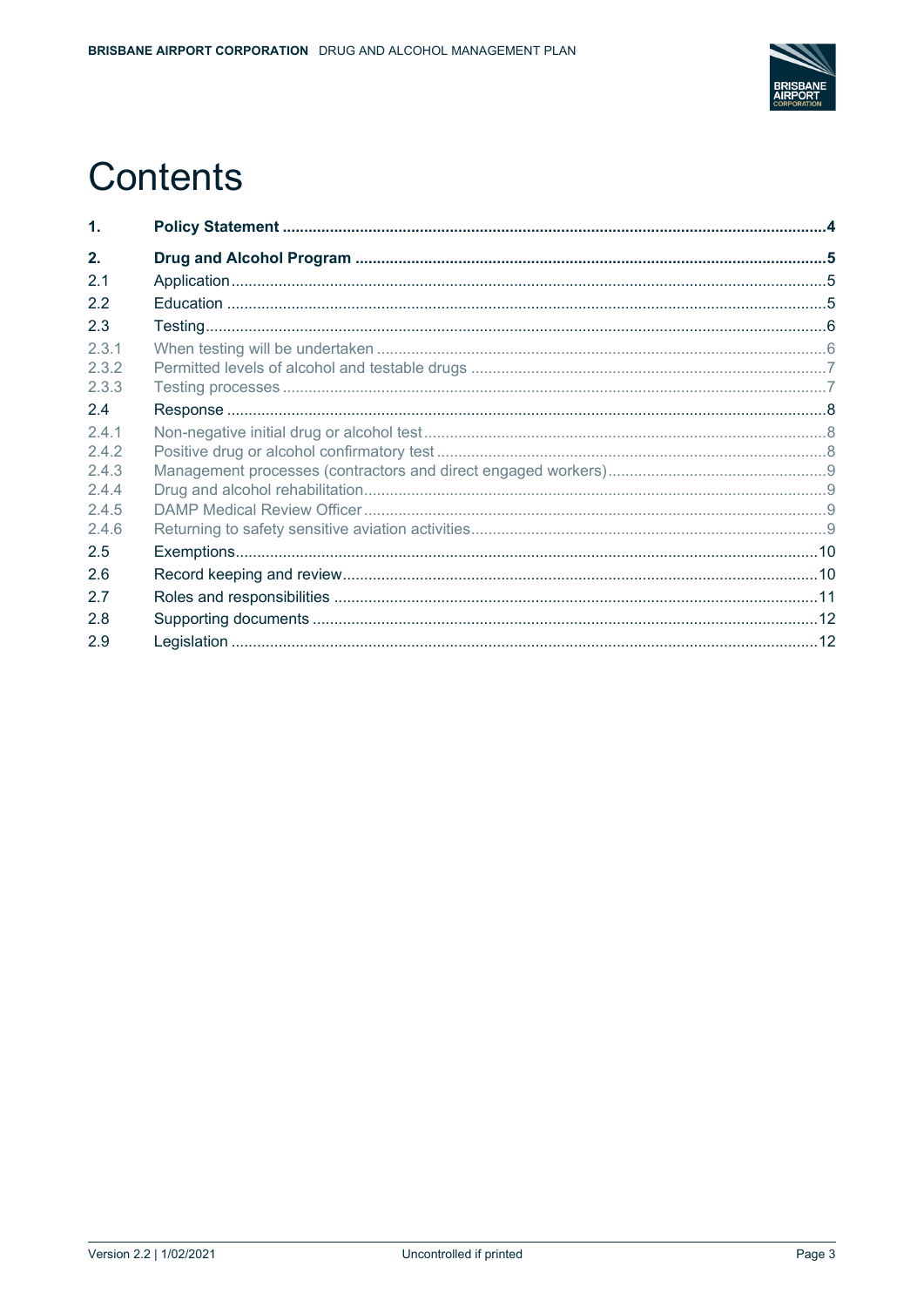

# <span id="page-3-0"></span>1. POLICY STATEMENT

Alcohol or drug misuse is known to potentially impair an individual's ability to perform work safely. Consequently, whilst performing work at, or on behalf of, BAC, the Corporation requires that its employees, direct engaged workers and contractors performing safety sensitive aviation activities (SSAAs) are within prescribed limits for the presence of testable drugs and/or alcohol as detailed in the *Civil Aviation Safety Regulations 1998* (Cth) Part 99 ('CASR Part 99').

Implementation of the drug and alcohol policy will be supported through the education, testing and response programs further detailed in this Drug and Alcohol Management Plan (DAMP).

The aim of this Policy is to reinforce BAC's commitment to health and safety, by ensuring all workers understand their responsibilities when it comes to the effects of drugs and alcohol in the workplace. If you take prescription medication (including antibiotics, painkillers or anti-inflammatory medication), it is your responsibility to ensure the use of these does not affect your work performance.

Whilst BAC recognises that drug and alcohol dependencies are medical conditions and encourages anyone affected by these to seek confidential support and treatment, breaches of this policy are treated very seriously and will be subject to disciplinary processes in accordance with this Plan and any applicable contract.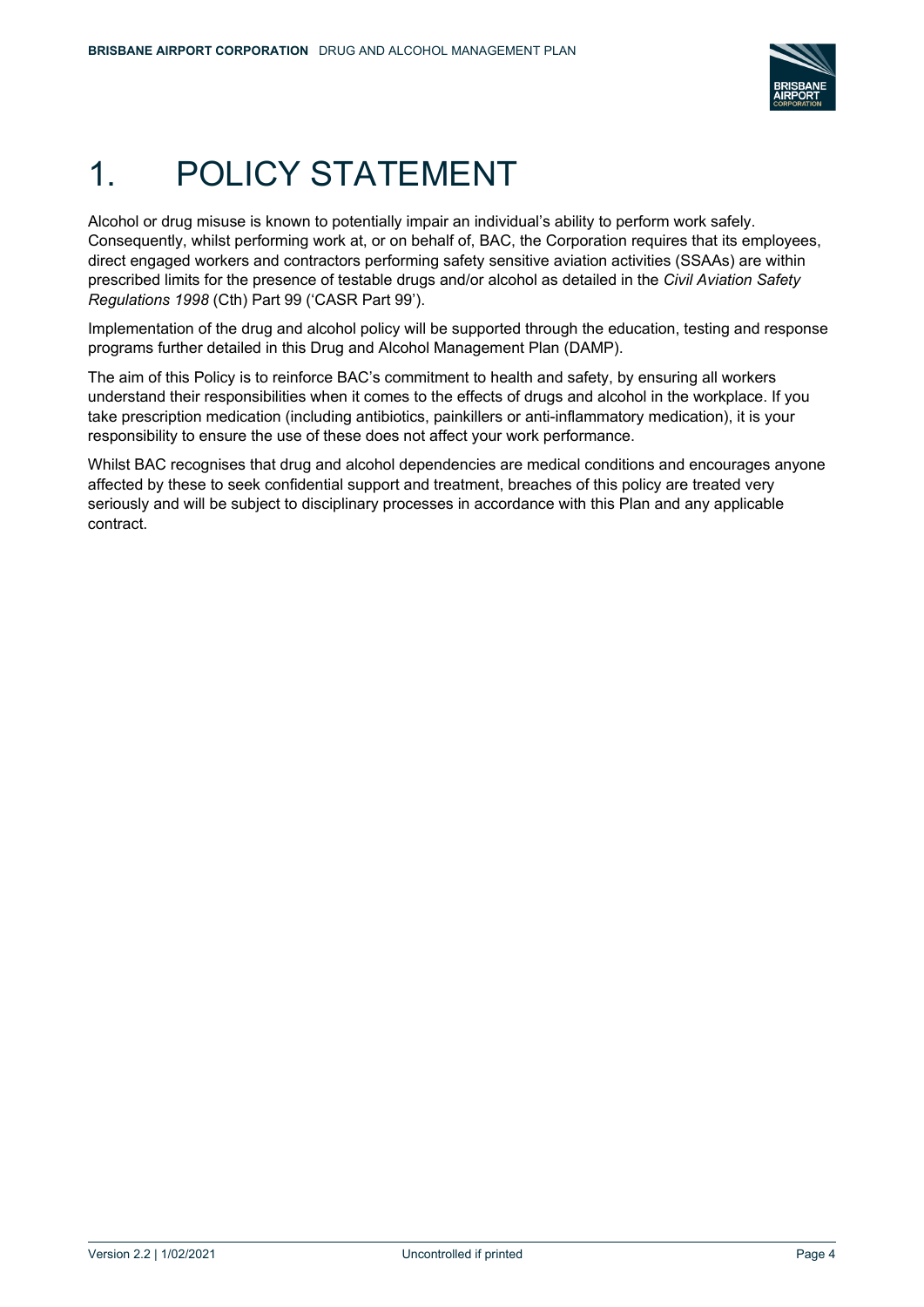

# <span id="page-4-0"></span>2. DRUG AND ALCOHOL PROGRAM

## <span id="page-4-1"></span>2.1 Application

This Plan applies to BAC (as a "DAMP organisation") and its employees, direct engaged workers, contractors ("DAMP contractors"), sub-contractors ("DAMP sub-contractors") and others (including visitors, volunteers and work experience students) performing safety sensitive aviation activities (SSAAs). It also applies to non-SSAA workers where indicated.

A SSAA is defined in the *Civil Aviation Act 1988* (Cth) s33(1) as "activities that impact directly or indirectly on the safety of civil air operations in Australian territory; or the operation of Australian aircraft outside Australian territory" and includes "any activity undertaken by a person, other than as a passenger, in an aerodrome testing area". A full list of applicable SSAA's is attached in Appendix B.

Within BAC, this includes activities associated with:

- The conduct of work in the aerodrome testing area (including planning, survey and delivery of projects and maintenance activities);
- Monitoring and inspection activities in the aerodrome testing area (including those related to maintenance and projects as well as security, environmental, WHS and aviation safety activities);
- Escorting media and other corporate relations activities in the airside area; and
- Administering terminal or airside leases and services contracts (including retail and cleaning services).

A worker is considered to perform regular SSAA activities if they perform, or could reasonably be expected to perform, any of these activities on two or more occasions in any 90 day period.

BAC staff who do not perform regular SSAA's (and who, therefore, may not have undergone pre-deployment testing) will still be required to participate in any significant incident or reasonable suspicion testing whilst at work.

BAC's Code of Conduct operates in addition to the CASR Part 99 requirements set out in this document, including areas of the airport not covered by this DAMP (e.g. 'landside').

It should be noted that Principal Contractors engaged by BAC who are working in the aerodrome testing area are considered "DAMP Contractors" (and any sub-contractors as "DAMP sub-contractors") and are therefore subject to the requirements of this DAMP in addition to any specified in their own company processes.

Tenants and other organisations operating in the aerodrome testing area (including government agencies and screening authorities) are required to have their own DAMP that is compliant with the requirements of CASR Part 99.

# <span id="page-4-2"></span>2.2 Education

All BAC employees, as well as contractors and direct engaged workers performing regular SSAA duties, must complete the online DAMP training program (via ELMO or Beakon as applicable to role). The training program is made available at commencement of employment (or engagement) and covers:

- Awareness of BAC's DAMP Policy and this Plan;
- Testing in the workplace;
- Support and assistance services for people who engage in problematic use of drugs and/or alcohol; and
- Information about the potential risks to aviation safety from problematic use of drugs and/or alcohol.

Refresher training is required every two years.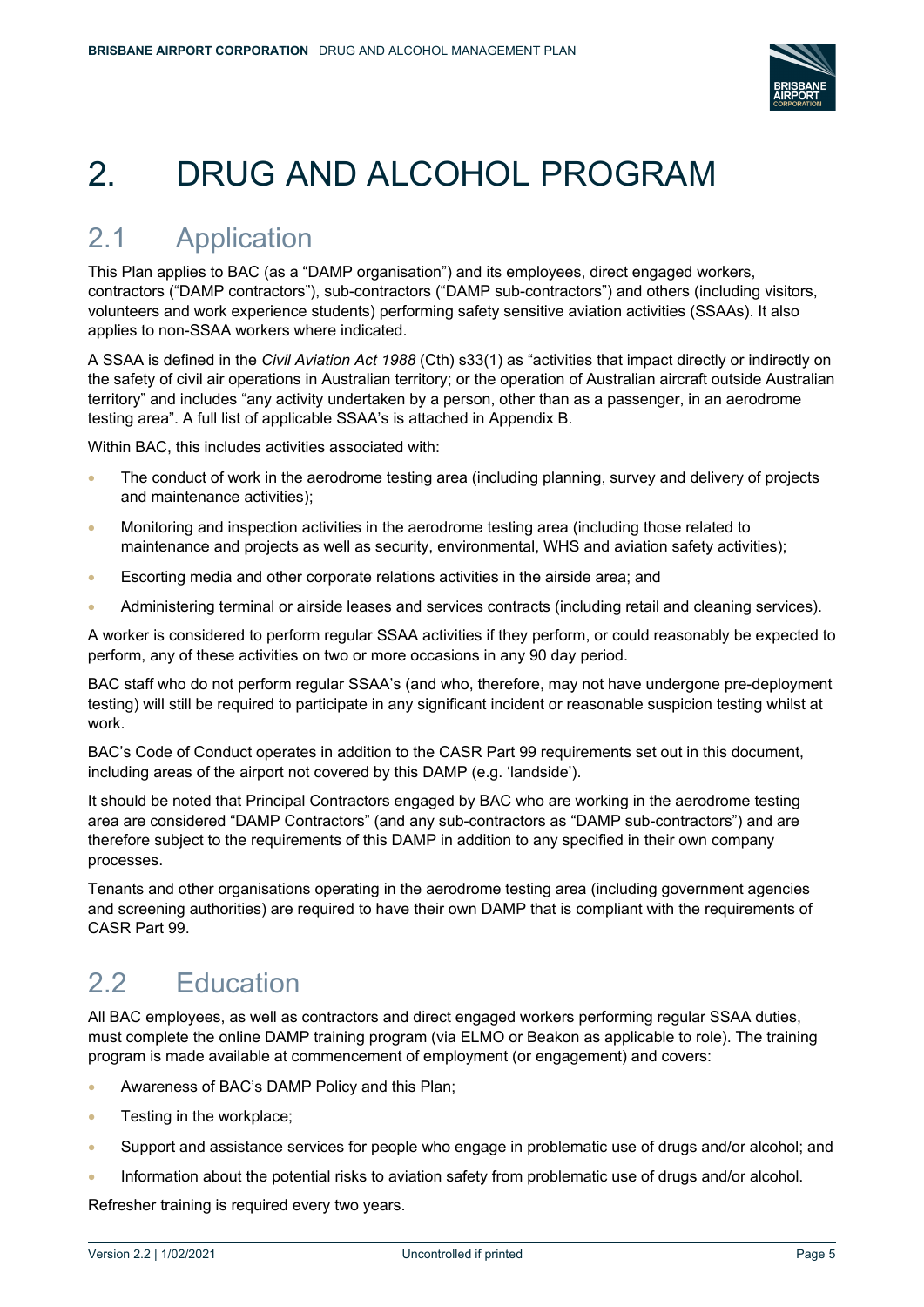

DAMP Supervisors (listed in section 2.6) receive additional education and training to identify and manage employees who engage in problematic use of drugs and/or alcohol.

## <span id="page-5-0"></span>2.3 Testing

### <span id="page-5-1"></span>2.3.1 When testing will be undertaken

BAC will perform, facilitate or require evidence of drug and alcohol testing as follows:

- 1. Pre-deployment to regular SSAA duties.
	- a. All BAC SSAA employees (and any direct engaged worker performing SSAAs) will undergo a drug and alcohol screening test in conjunction with the BAC pre-employment medical and undertaken by BAC's Company Doctor.
	- b. All BAC contractors will be required to produce evidence of testing from an accredited testing organisation prior to being approved to perform regular SSAA duties. This evidence must be dated within the 90 day period immediately preceding receipt by BAC. The arrangement of, and payment for, this testing is the responsibility of the contractor. (Note: where a number of contractor employees will require testing prior to works commencing, BAC's testing agency may be able to provide bulk on-site testing on behalf of the contractor and at their expense. Contact the WHS team for further information).
- 2. After any significant DAMP incident involving a BAC employee, direct engaged worker and/or contractor.
	- a. A significant DAMP incident for BAC employees or direct engaged worker is any BAC workplace incident which results in any of the following:
		- i. Death or serious harm to a person;
		- ii. Potential for death or serious harm to a person;
		- iii. Serious damage to an aircraft or property; or
		- iv. A workplace incident in an aerodrome testing area which is notifiable by BAC to a safety regulator under law.
	- b. A significant DAMP incident involving contractors and subcontractors is as one that meets the criteria in 2a and that arises out of the contractor or subcontractor performing, or being able to perform, a SSAA
	- c. For this Plan, "serious harm" means an injury or illness caused by a workplace incident that requires an ambulance to be called to site and the injured/unwell person being transported to hospital.
	- d. "Serious damage" means damage to plant, equipment (including navigational aids) or a structure which results in the item being unable to be used for a purpose for which it was required; or which requires a technical expert (e.g. engineer) to certify that the item is safe to be used for the purpose for which it was designed.
- 3. On return to regular SSAA duties following a previous confirmed positive test result (where a negative test is required before such duties can be resumed); and
- 4. Where a DAMP Supervisor reasonably believes that a BAC employee, direct engaged worker and/or contractor performing SSAA duties is under the influence of drugs and/or alcohol (determined and documented on BAC's Reasonable Suspicion Checklist).

In addition, CASA will undertake a random testing program under the requirements of CASR Part 99 Subpart C.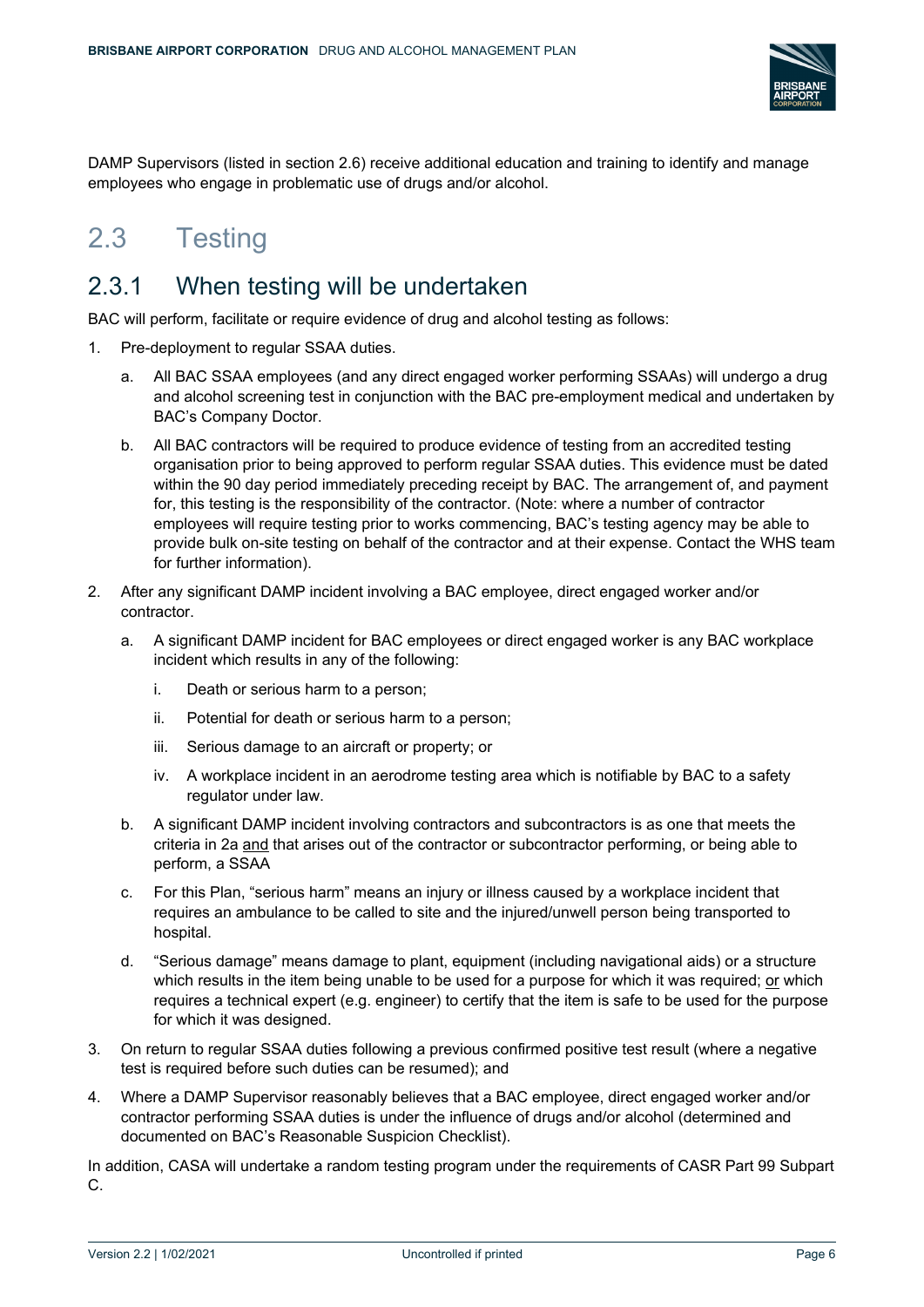

Appendix A contains the DAMP testing process chart.

### <span id="page-6-0"></span>2.3.2 Permitted levels of alcohol and testable drugs

#### **2.3.2.1 Alcohol**

SSAA workers must have less than 0.02 grams of alcohol in 210 litres of breath.

#### **2.3.2.2 Drugs**

All workers must return a negative drug test for CASA testable drugs at all time while in the aerodrome testing area or performing SSAAs on behalf of BAC. In accordance with the permitted levels specified by CASR Part 99, onsite initial (oral fluid) drug testing will assess the following drug classes and concentrations:

| <b>Testable drug</b>            | <b>Concentration (µg/mL)</b> |
|---------------------------------|------------------------------|
| Δ9-tetrahydrocannabinol         | 10                           |
| 6-Acetyle morphine              | 10                           |
| Amphetamine                     | 25                           |
| Benzoylecgonine                 | 25                           |
| Cocaine                         | 25                           |
| Codeine                         | 25                           |
| <b>Ecgonine methyl ester</b>    | 25                           |
| Methylamphetamine               | 25                           |
| Methylenedioxyamphetamine       | 25                           |
| Methylenedioxymethlyamphetamine | 25                           |
| <b>Morphine</b>                 | 25                           |

### <span id="page-6-1"></span>2.3.3 Testing processes

Pre-employment/pre-deployment testing of BAC employees (and any direct engaged workers performing SSAAs) will be conducted by BAC's Company Doctor and will be in the form of urine testing for drugs and breath testing for alcohol.

Initial onsite testing for alcohol will be performed using a handheld breath alcohol analyser. Onsite initial drug screening will be in the form of urine testing.

CASA onsite testing for drugs will be oral fluid (saliva) testing.

All initial onsite drug and alcohol screening (i.e. post-incident or reasonable suspicion testing) will be performed by an accredited technician in accordance with the following Australian Standards:

• Alcohol – AS 3547, *Breath alcohol testing devices for personal use*; or NMI R 126, *Pattern Approval Specifications for Evidential Breath Analysers*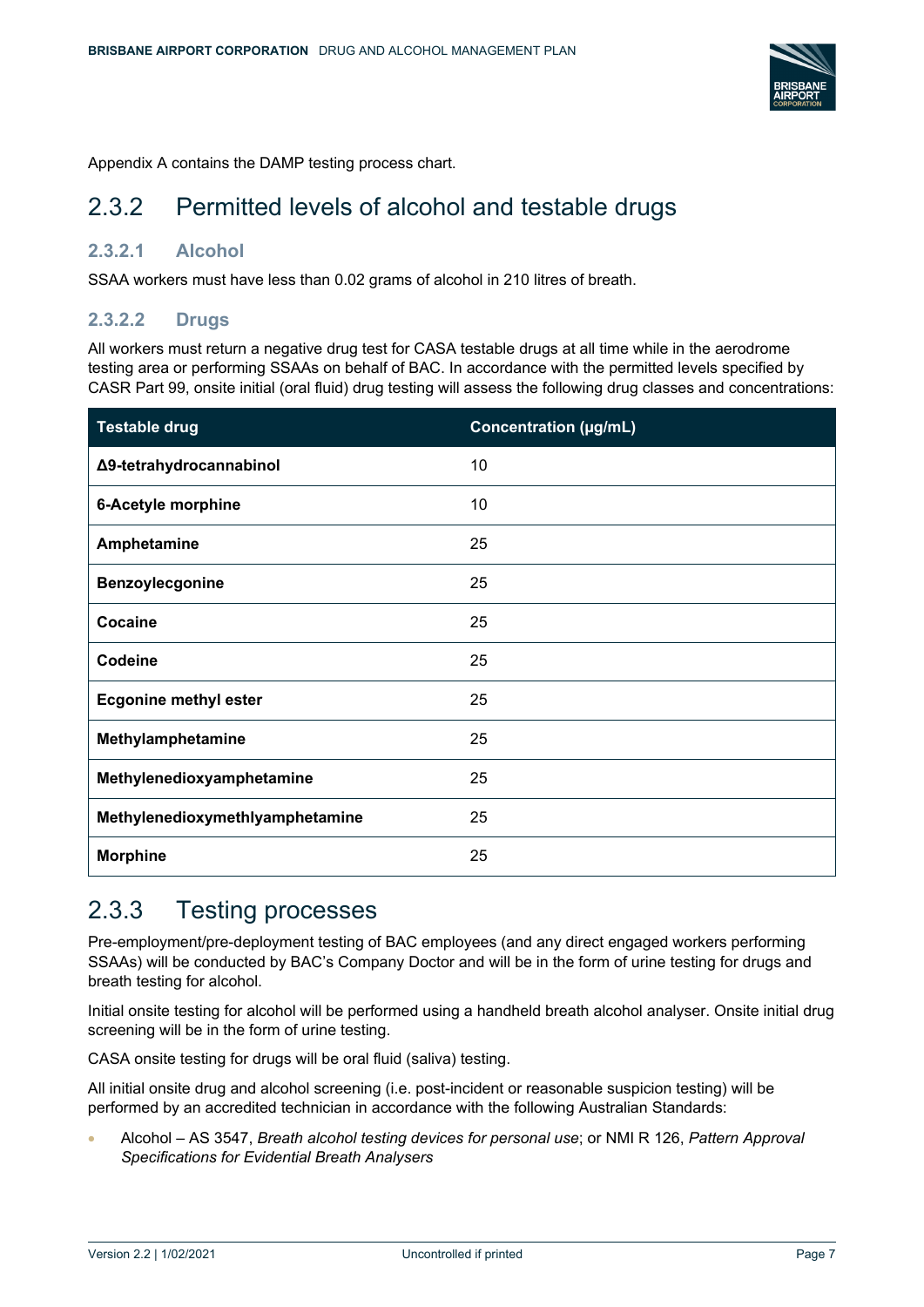

• Drugs – AS/NZS 4308, *Procedures for specimen collection and the detection and quantitation for drugs of abuse in urine*, or AS 4760, *Procedures for specimen collection and the detection and quantitation for drugs in oral fluid*

Refusal to submit to, or co-operate fully with, the administration of an alcohol or other drug test will be deemed a breach of BAC's Drug and Alcohol Management Policy and will be treated as a positive screening result. Likewise, adulteration of a sample will also be regarded as a breach and treated as a positive screening result.

Failure to provide a sample to an authorised CASA tester is an offence under CASR Part 99 and penalties apply.

## <span id="page-7-0"></span>2.4 Response

## <span id="page-7-1"></span>2.4.1 Non-negative initial drug or alcohol test

Where an individual returns a positive alcohol reading (i.e. a reading of 0.02 breath alcohol content or above), a confirmatory test will be conducted by the technician 15 minutes after the initial test. Where an individual returns a positive onsite drug test, they will be required to provide a second sample for confirmatory screening at an accredited laboratory. These results will be considered "non-negative" until confirmed by an accredited laboratory to be a true positive result. Confirmatory tests may take up to three working days.

### <span id="page-7-2"></span>2.4.2 Positive drug or alcohol confirmatory test

Following a confirmed positive breath alcohol and/or drug test, and subject to the involvement of BAC's DAMP Medical Review Officer (MRO), the following processes will apply:

#### **2.4.2.1 First positive test result**

BAC's DAMP Contact (or their delegate) will discuss the drug and alcohol policy breach with the employee and the employee will be removed from SSAA duties for the remainder of the shift. They will not be permitted to return to SSAA duties until:

- a. the confirmatory test reveals the positive result was due to legitimate therapeutic treatment or another innocuous source; or
- b. they have met all requirements of CASR Part 99 regarding returning to SSAA's following a confirmed positive result. Employees will be entitled to apply for annual leave, if they have sufficient accrual.

The employee will be required to re-complete BAC's drug and alcohol policy and management plan awareness training module.

If the positive result was not due to legitimate therapeutic treatment or other innocuous source, the employee will also be required to undergo a comprehensive assessment for drug or alcohol use and participate in any nominated drug or alcohol intervention program. The employee will be required to provide BAC's DAMP Contact (or their delegate) with satisfactory evidence that the cause of the positive result has been addressed before they will be permitted to return to SSAA duties.

#### **2.4.2.2 Second positive test result**

The above steps apply, with the addition of a negative test requirement before the employee can return to SSAA duties (where the positive result was not due to legitimate therapeutic treatment or other innocuous source).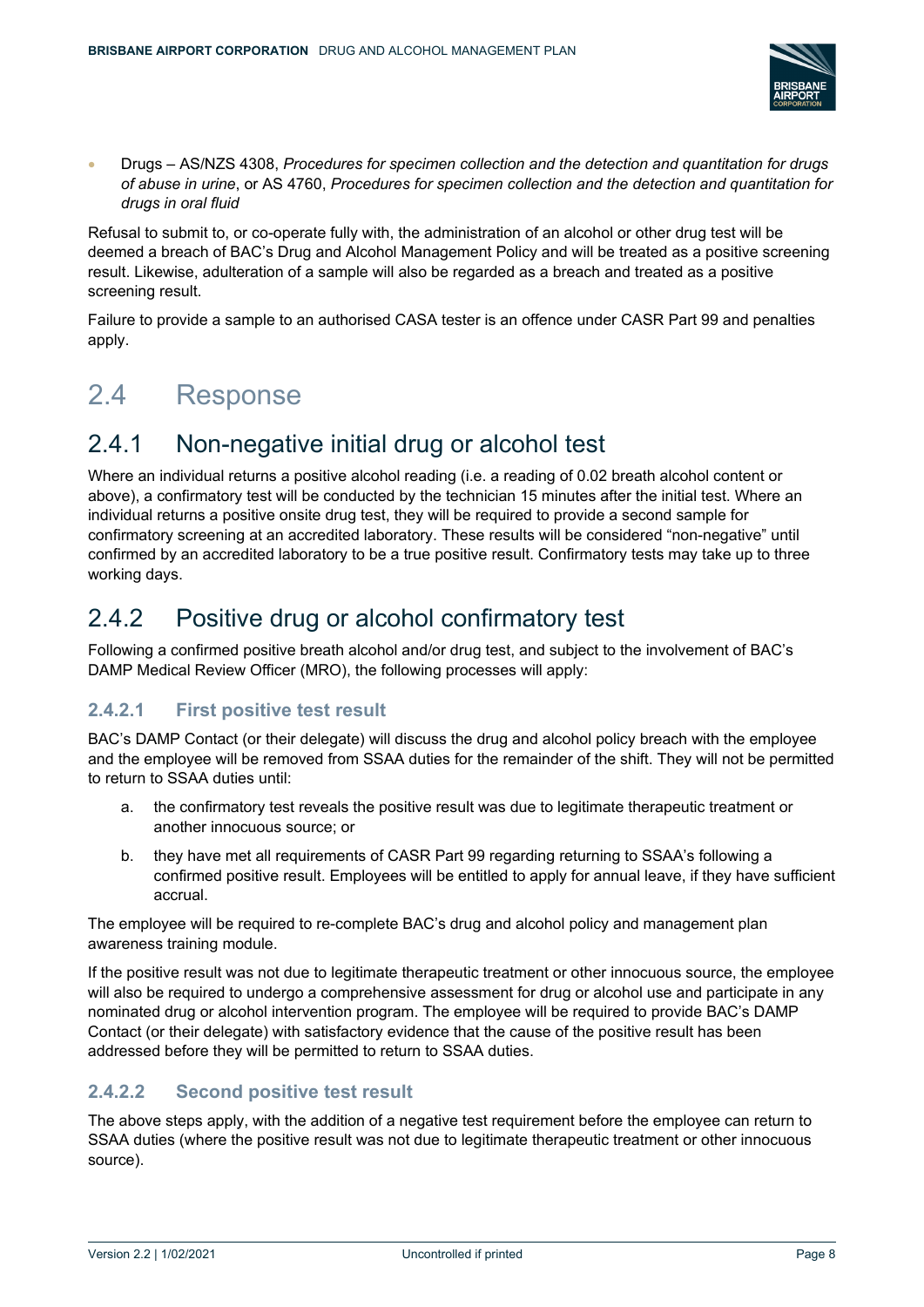

#### **2.4.2.3 Third positive test result**

Where an employee returns a third positive test result, the employee will be suspended immediately and further action taken subject to a detailed investigation from the Executive General Manager Human Resources (or their delegate). All disciplinary processes will be conducted in accordance with BAC's Discipline Policy (as updated and amended from time to time) and any other applicable Human Resource or Workplace Health and Safety policies and procedures.

Records of all above processes will be documented and retained on the employee's personnel file.

### <span id="page-8-0"></span>2.4.3 Management processes (contractors and direct engaged workers)

Any contractor or direct engaged worker found to be in violation of BAC's Drug and Alcohol Policy or Management plan will be refused entry onto, or removed from, site and/or may be temporarily or permanently restricted from access to BAC locations or providing services to the Corporation.

Any rehabilitation support for non-BAC employees will be provided by the contractor company/labour hire employer.

### <span id="page-8-1"></span>2.4.4 Drug and alcohol rehabilitation

Alcohol and drug dependencies are treatable medical conditions and continuity of employment can be an essential factor in rehabilitation success. Therefore, the employment of participant employees will not be placed in jeopardy, providing that:

- 1. The employee seeks treatment, and the rehabilitation process proceeds satisfactorily;
- 2. Job performance becomes satisfactory within a reasonably time after treatment begins; and
- 3. The employee is not in violation of any other Corporation policies, procedures or other requirements.

All BAC employees have access to a confidential Employee Assistance Program (EAP). The details of BAC's EAP provider are available on the Hangar.

### <span id="page-8-2"></span>2.4.5 DAMP Medical Review Officer

BAC will consult a DAMP MRO in the following circumstances:

- 1. If a drug test conducted under the program returns a positive confirmatory drug test result to confirm if the presence and level of a testable drug could be the result of legitimate therapeutic treatment or some other innocuous source;
- 2. To review medical information concerning a person's failure to give a body sample for drug or alcohol testing because of a claimed medical condition;
- 3. To determine, in consultation with an employee's treating clinician (if any), if the employee is fit to resume performing SSAA duties after a suspension for a drug or alcohol testing related incident.

### <span id="page-8-3"></span>2.4.6 Returning to safety sensitive aviation activities

Where an employee or other worker has not been permitted to perform regular SSAA duties as a result of a drug or alcohol testing related suspension, the following conditions must be met prior to them returning to SSAA duties:

- 1. The employee or other worker has undergone a comprehensive assessment for drug or alcohol use (including any further testing required by CASA); and
- 2. If the comprehensive assessment recommended the employee or other worker commence a drug or alcohol intervention program – the worker has begun participating in such a program; and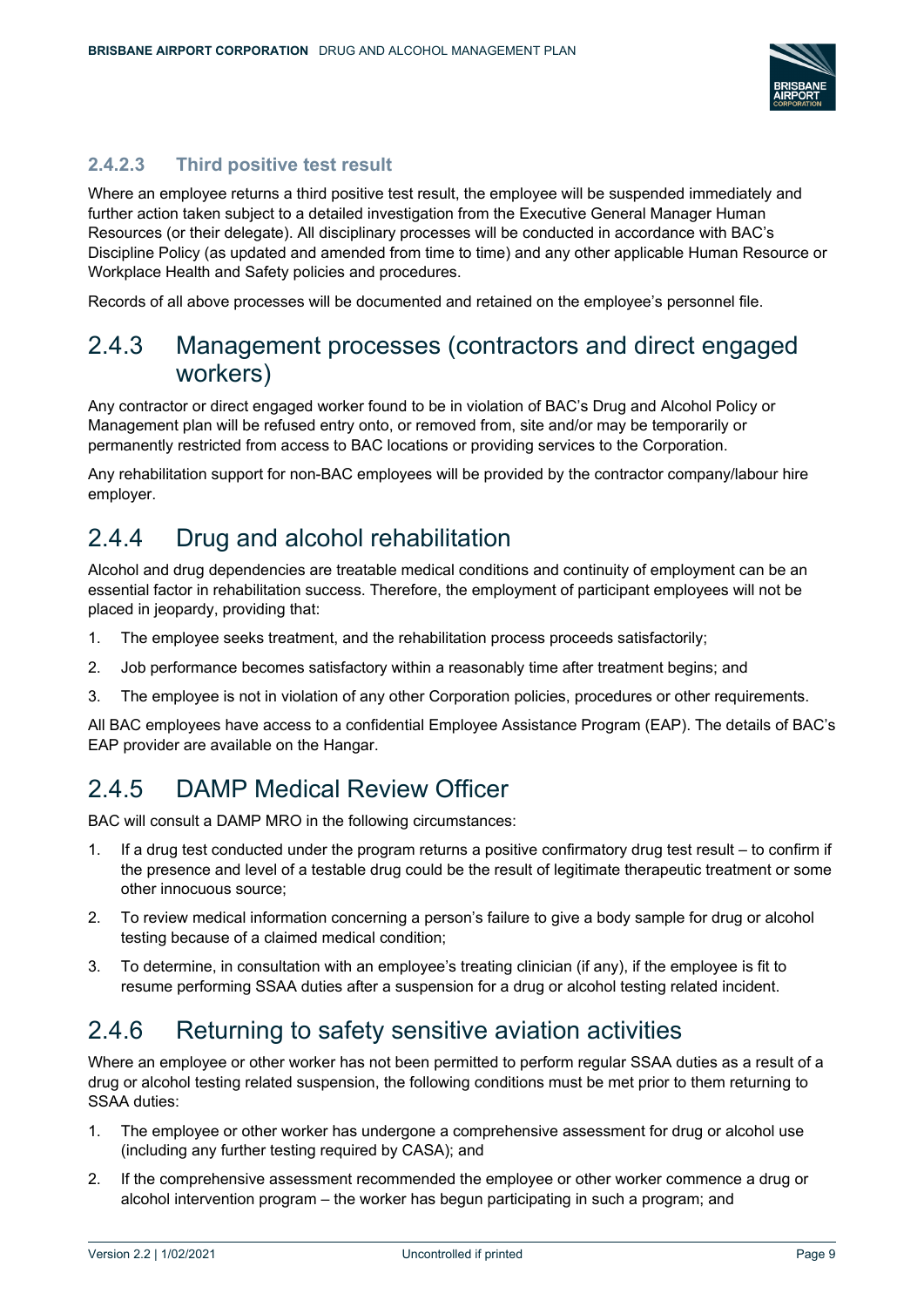

3. The worker is considered fit to resume performing regular SSAA duties by a DAMP MRO and any treating clinician.

# <span id="page-9-0"></span>2.5 Exemptions

There may be exemptions where another DAMP organisation performs activities for BAC, however particular conditions apply and advice must be sought from BAC's DAMP Contact Officer.

## <span id="page-9-1"></span>2.6 Record keeping and review

All records associated with the implementation and application of BAC's DAMP will be collected and maintained in accordance with the requirements of the *Privacy Act 1988* (Cth) and CASR Part 99. Records of training will be kept in ELMO or Beakon (as applicable) and test results retained for a period of 5 years within BAC's document management system (personal or contractor files as applicable). Test results are destroyed and/or deleted within 6 months of the expiry of the 5 year record keeping period.

A copy of this Drug and Alcohol Management Plan is accessible to all employees via the Hangar.

This Plan will be reviewed, and updated as required, at least every 5 years or following changes to applicable legislation or BAC processes, or as directed by CASA.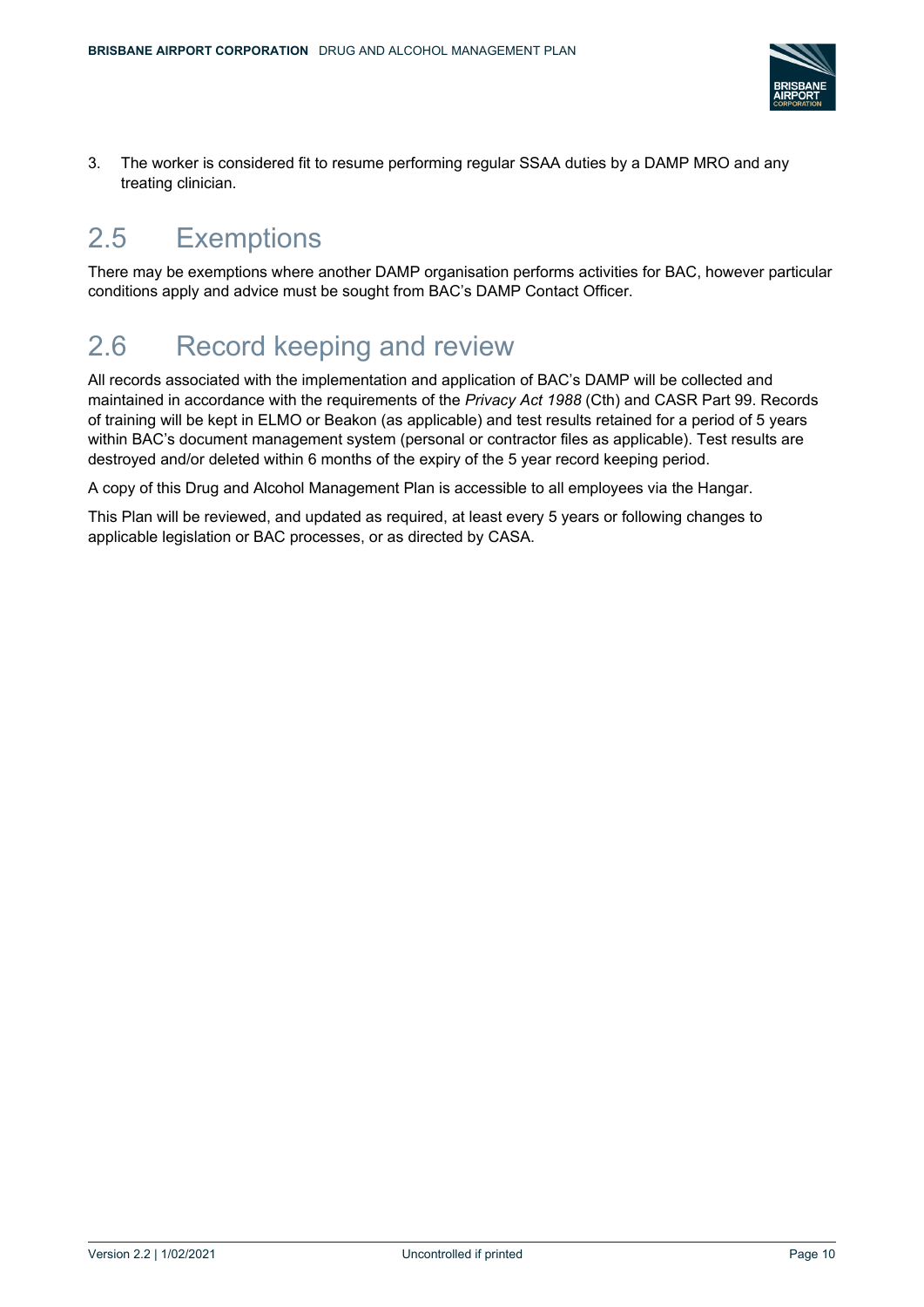

# <span id="page-10-0"></span>2.7 Roles and responsibilities

| <b>Role</b>                           | <b>Position and current</b><br>incumbent                                                                                                                                            |           | <b>Responsibilities</b>                                                                                               |
|---------------------------------------|-------------------------------------------------------------------------------------------------------------------------------------------------------------------------------------|-----------|-----------------------------------------------------------------------------------------------------------------------|
| <b>DAMP Contact</b><br><b>Officer</b> | Kersty Christensen                                                                                                                                                                  |           | Primary liaison point for CASA in relation<br>to BAC's responsibilities under CASR Part                               |
|                                       | Head of Workplace Health and<br>Safety                                                                                                                                              |           | 99(B).                                                                                                                |
|                                       |                                                                                                                                                                                     | $\bullet$ | Facilitate implementation and ongoing<br>system maintenance of the DAMP.                                              |
|                                       |                                                                                                                                                                                     | $\bullet$ | Retain confidential records relating to<br>drug and alcohol testing.                                                  |
|                                       |                                                                                                                                                                                     | $\bullet$ | Coordinate disciplinary and support<br>processes relating to drugs and alcohol.                                       |
| <b>DAMP</b>                           | Kersty Christensen                                                                                                                                                                  |           | Form an opinion as to whether a person                                                                                |
| <b>Supervisors</b>                    | Head of Workplace Health and<br>Safety                                                                                                                                              |           | may be adversely affected by a testable<br>drug or under the influence of alcohol.                                    |
|                                       | <b>Matthew Bugler</b>                                                                                                                                                               |           | Require BAC employees, direct engaged<br>workers and contractors to cease                                             |
|                                       | Senior WHS Advisor                                                                                                                                                                  |           | performing SSAA duties until testing can<br>occur.                                                                    |
|                                       | Sean Taylor                                                                                                                                                                         | $\bullet$ | Undertake training as required to develop                                                                             |
|                                       | <b>WHS Advisor</b><br>Calum Taylor<br><b>WHS Advisor</b>                                                                                                                            |           | and maintain knowledge relevant to their<br>role as a DAMP Supervisor.                                                |
|                                       |                                                                                                                                                                                     |           |                                                                                                                       |
|                                       |                                                                                                                                                                                     |           |                                                                                                                       |
|                                       | <b>Mandy Sargent</b>                                                                                                                                                                |           |                                                                                                                       |
|                                       | <b>WHS Training and Wellbeing</b><br>Advisor                                                                                                                                        |           |                                                                                                                       |
| <b>Employees</b>                      | In relation to BAC, means all<br>employees and direct engaged<br>workers, as well as contractors,                                                                                   |           | Must not perform, or be available to<br>perform, work if adversely affected by<br>alcohol or drugs.                   |
|                                       | sub-contractors and others<br>(including visitors, volunteers<br>and work experience students)<br>performing safety sensitive<br>aviation activities (SSAAs).<br>Refer section 2.1. |           | Are subject to testing under this DAMP<br>while performing or being available to<br>perform work as indicated.        |
|                                       |                                                                                                                                                                                     |           | Provide a body sample if they are to be<br>testing for alcohol or drugs under this<br>Plan.                           |
|                                       |                                                                                                                                                                                     | $\bullet$ | Immediately cease performing, or being<br>available to perform, SSAAs because of<br>an incident covered by this Plan. |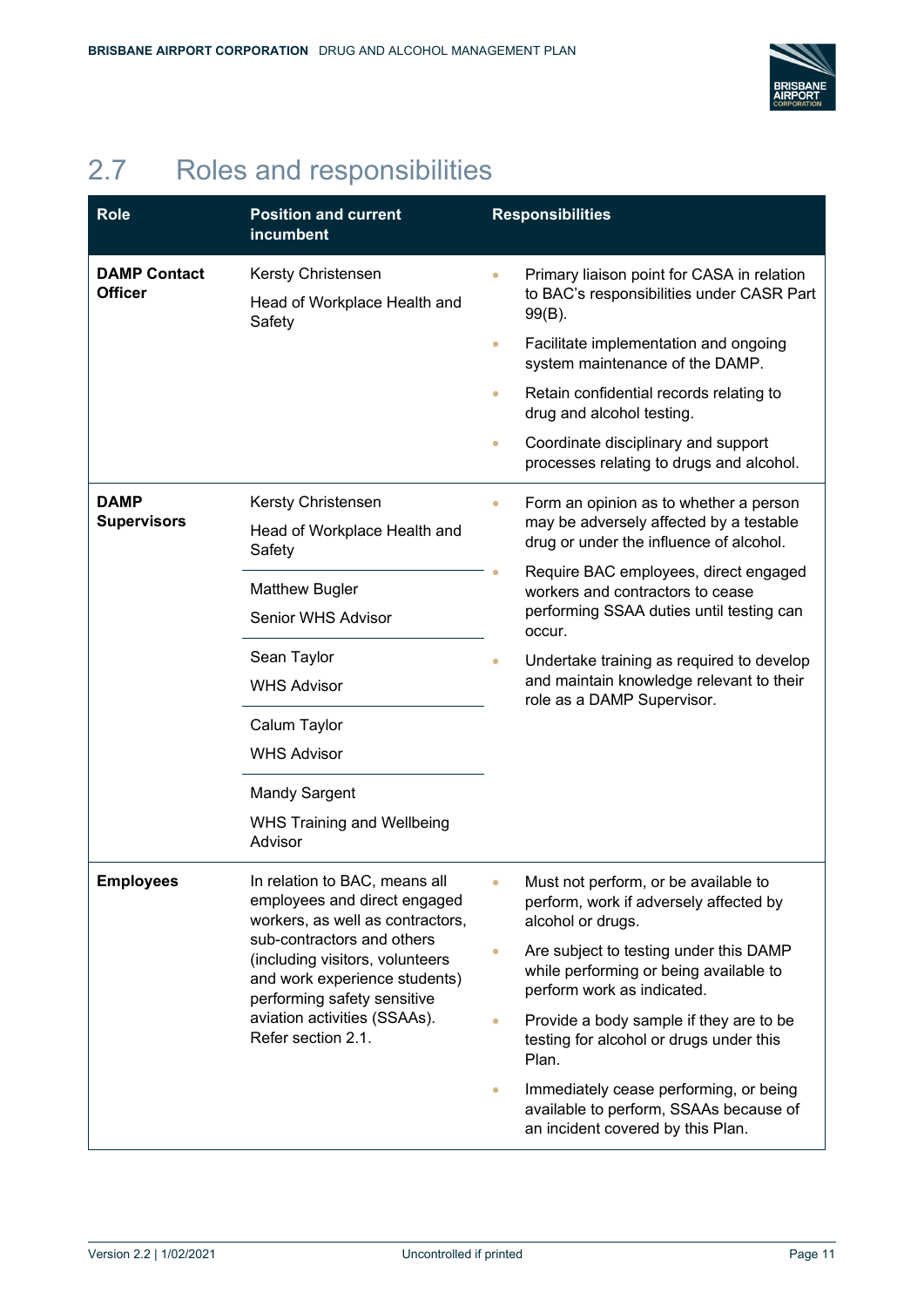

## <span id="page-11-0"></span>2.8 Supporting documents

- BAC Medical Program
- BAC Discipline Policy
- BAC Code of Conduct

## <span id="page-11-1"></span>2.9 Legislation

- *Civil Aviation Safety Regulations 1998* (Cth) Part 99
- *Civil Aviation Act 1988* (Cth) s33(1)
- *Privacy Act 1988* (Cth)
- AS 3547, *Breath alcohol testing devices for personal use*; or NMI R 126, *Pattern Approval Specifications for Evidential Breath Analysers*
- AS/NZS 4308, *Procedures for specimen collection and the detection and quantitation for drugs of abuse in urine*, or AS 4760, *Procedures for specimen collection and the detection and quantitation for drugs in oral fluid*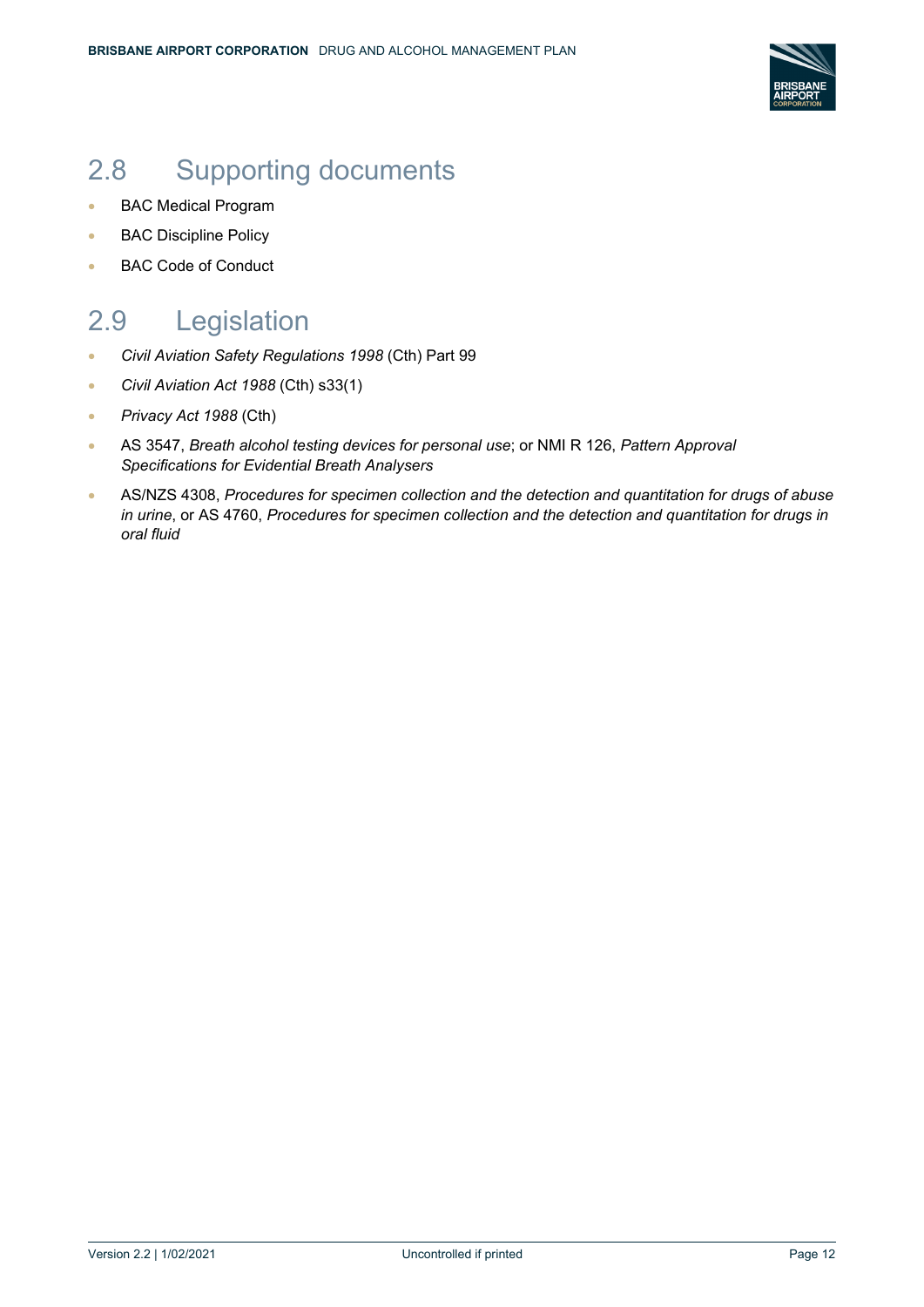

# APPENDIX A - DAMP TESTING PROCESS CHART

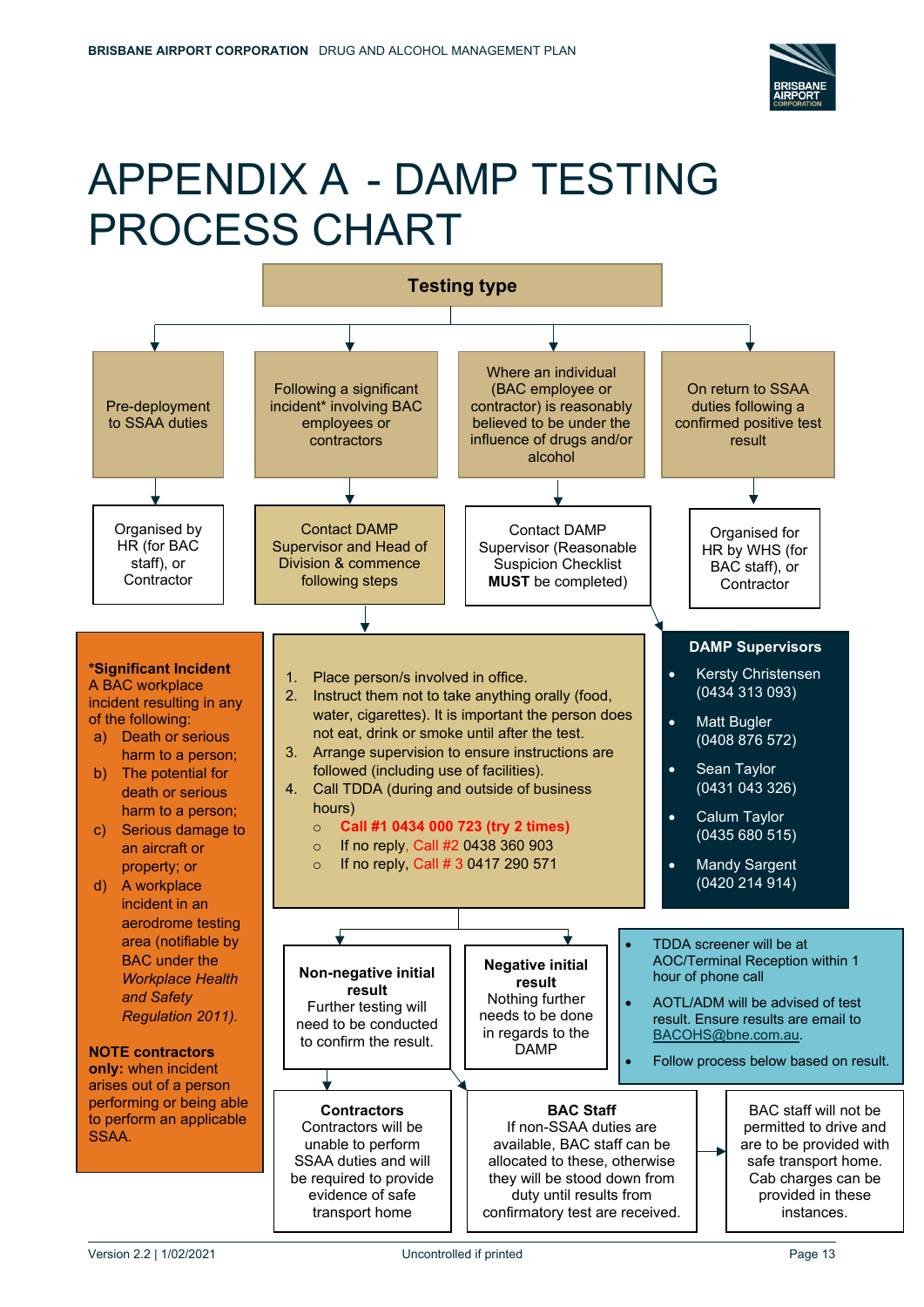

# APPENDIX B DEFINITIONS

#### **Aerodrome testing area** means:

- a. Any surface in a certified aerodrome over which an aircraft is able to be moved while in contact with the surface of the aerodrome, including any parking areas; and
- b. Any part of the surface of a certified aerodrome:
	- i. That is not covered by paragraph (a); and
	- ii. That does not have a building on it; and
	- iii. From which access to a surface mentioned in paragraph (a) may be had; and
- c. A building located on a certified aerodrome that is used:
	- i. For maintenance of an aircraft or an aeronautical product; or
	- ii. For the manufacture of aircraft or aeronautical products; or
	- iii. By an air traffic service provider to control air traffic; or
	- iv. By the holder of an AOC for flying training; or
	- v. By a Part 141 operator conducting flying training in an aircraft; and
- d. Any part of an aircraft, aerobridge or other moveable structure in a certified aerodrome.

**DAMP contractor** means a person, or the employee of a person, who is:

- a. A party to an ongoing written or ongoing oral contract with a DAMP organisation; or
- b. A DAMP subcontractor to an ongoing written or ongoing oral contract with a DAMP organisation.

**DAMP medical review officer** means a medical practitioner who for drug or alcohol testing under a DAMP has:

- a. Competence in the field of interpreting drug and alcohol test results; and
- b. Knowledge of substance use disorders; and
- c. Knowledge of the contents of this Part (CASR Part 99).

**DAMP organisation** means a person that is required to have a DAMP under subregulation 99.030(1).

**DAMP subcontractor** means a person who is a party to:

- a. An ongoing written or oral contract with a DAMP contractor within the meaning of paragraph (a) of the definition of *DAMP contractor*; or
- b. An ongoing written or oral contract with another DAMP subcontractor (under a previous application of this definition.

**DAMP supervisor** in relation to a DAMP organisation means a person who:

- a. Has had relevant training to form an opinion as to whether a person may be adversely affected by a testable drug or under the influence of alcohol; and
- b. Is authorised by the organisation to do so for the purposes of CASR Part 99, paragraph 99.050(2)(c).

**Regular SSAA employee** means a SSAA employee who is reasonably likely to perform an applicable SSAA at least 2 or more times every 90 days.

#### **Specified SSAAs** are:

a. Any activity undertaken by a person, other than as a passenger, in an aerodrome testing area; and